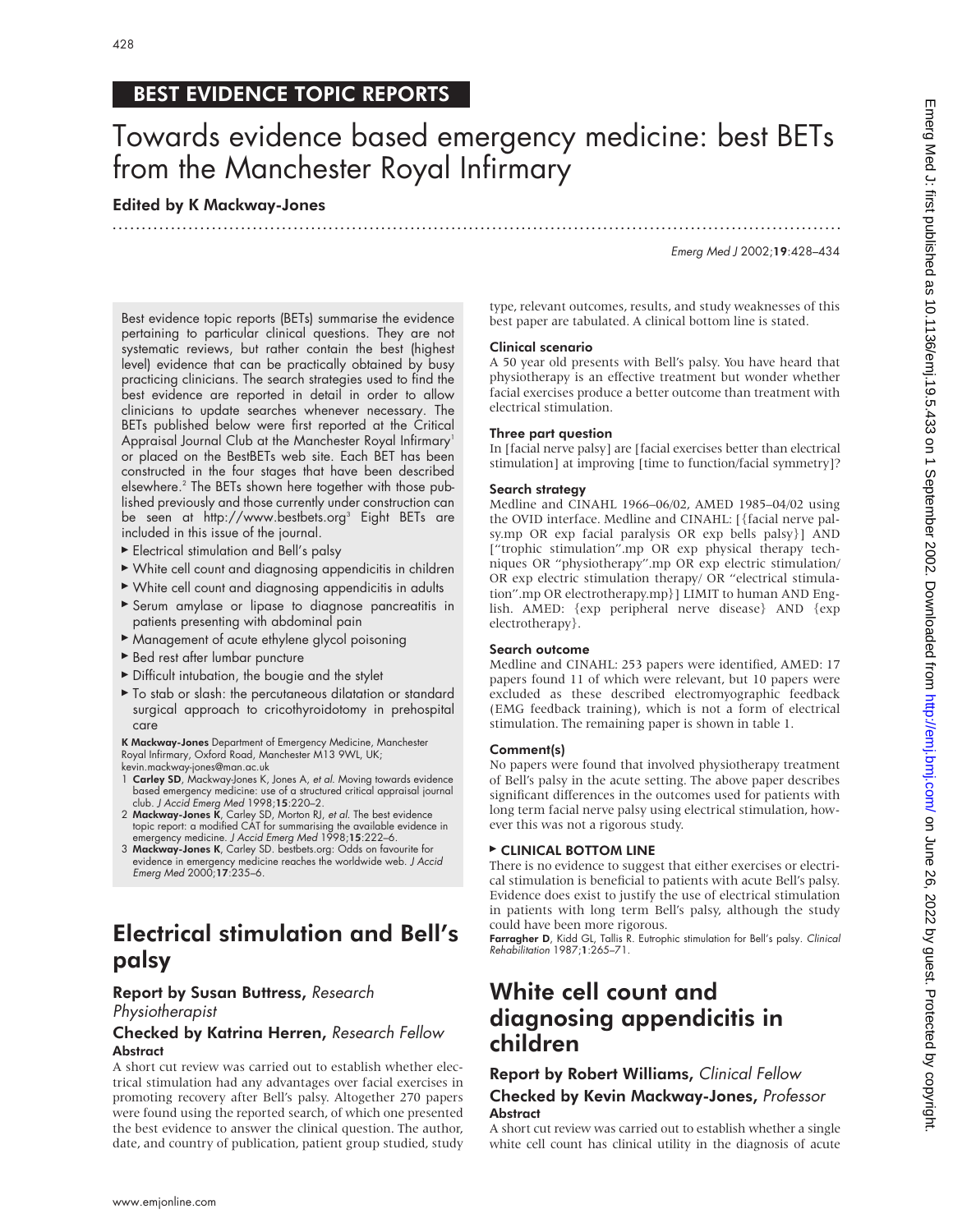| Author, date, and<br>country | Patient group                                                                           | Study type (level of<br>evidence) | Outcomes                                                 | Key results | Study weaknesses |
|------------------------------|-----------------------------------------------------------------------------------------|-----------------------------------|----------------------------------------------------------|-------------|------------------|
| Farragher D et al,<br>1987   | 40 patients. with a 74 months mean<br>interval between onset and starting<br>treatment. | Clinical trial                    | FPRP (Facial Paralysis Recovery p<0.0001<br>Profilel     |             | Not randomised   |
|                              | Stimulation v no stimulation                                                            |                                   | FPRI (Facial Paralysis Recovery p<0.0001<br><b>Index</b> |             |                  |

| Author, date,<br>and country                     | Patient group                                                                                                                                                                                       | Study type<br>(level of<br>evidence) | Outcomes                                                                         | Key results                                                       | Study weaknesses                                                                                               |
|--------------------------------------------------|-----------------------------------------------------------------------------------------------------------------------------------------------------------------------------------------------------|--------------------------------------|----------------------------------------------------------------------------------|-------------------------------------------------------------------|----------------------------------------------------------------------------------------------------------------|
| Doraiswamy NV,<br>1979, UK                       | 375 children admitted with clinical<br>diagnosis of acute appendicitis<br>225 found to have acute<br>appendicitis, 50 with a normal<br>appendix, and 100 in whom<br>symptoms resolved spontaneously | Diagnostic test<br>study             | WCC>15000 (0-10)<br>years) or WCC>10000 12.5; LR-0.60<br>$(10-15 \text{ years})$ | Sens 42%; Spec 97%; LR+ Unclear if blinded                        | No gold standard<br>No follow up of<br>non-operative cases                                                     |
| Miskowiak J and<br>Burcharth F,<br>1982, Denmark | 238 patients admitted with suspected Diagnostic test<br>acute appendicitis<br>74 were below 15 years                                                                                                | study, blinded                       | WCC>15000.                                                                       | Sens 19%; Spec 85%; LR+ No gold standard<br>$1.26$ ; LR- $0.95$   |                                                                                                                |
| Peltola H et al,<br>1986, Sweden                 | 162 children (1.9-15.6) admitted<br>with suspected acute appendicitis                                                                                                                               | Diagnostic test<br>study             | WCC>15000.<br>Histology                                                          | Sens 60%; Spec 84%; LR+ Unclear if blinded<br>$3.75$ ; LR- $0.48$ | No gold standard<br>No follow up of<br>non-operative cases                                                     |
| Lau WY et al,<br>1989, Australia                 | 1389 patients (1-87), with right<br>lower abdominal pain, consistent<br>with appendicitis<br>177 children (1-15)<br>Non-operative group followed up at<br>2 and 6 weeks                             | Diagnostic test<br>study, blinded    | WCC>15000 (group<br>$1-10$ ]. WCC> $13000$<br>(group 10-15).<br>Histology        | Sens 60.5%; Spec 100%;<br>LR+ INF; LR- 0.35                       | No gold standard<br>Not analysed by age<br>specific WCC<br>Raw data not available for<br>analysis by age group |

appendicitis in children. Altogether 100 papers were found using the reported search, of which four presented the best evidence to answer the clinical question. The author, date, and country of publication, patient group studied, study type, relevant outcomes, results, and study weaknesses of these best papers are tabulated. A clinical bottom line is stated.

### Clinical scenario

A 6 year old child presents to the emergency department with a history and examination consistent of appendicitis. On referral, the duty surgeon requests a full blood count. You wonder whether it will aid the diagnosis.

### Three part question

In [children with suspected appendicitis] does [a single white cell count] aid [diagnosis]?

### Search strategy

Medline 1966–06/02 using the OVID interface. [{exp Appendicitis OR acute appendicitis.mp} AND {exp Haematological tests OR exp Leukocyte count OR leukocyte count\$.mp OR neutrophil count\$.mp OR white cell count\$.mp OR inflammatory parameter\$.mp} AND exp Diagnosis AND {exp adolescence OR exp child OR exp child of impaired parents OR exp child, abandoned OR exp child, exceptional OR exp child, hospitalised OR exp child, institutionalised OR exp child, preschool OR exp child, unwanted OR exp disabled children OR exp homeless youth/ OR exp infant OR exp only child OR child\$.mp Or exp Pediatrics OR pediatric\$.mp OR paediatric\$.mp}]. Limit to human AND English.

### Search outcome

Altogether 100 papers were found of which 96 were irrelevant or of insufficient quality. The remaining four papers are shown in table 2.

## Comment(s)

The majority of studies looked at absolute values of white cell counts in appendicitis and were of little use in evaluating its use as a diagnostic test. Although the paper by Lau *et al* is well constructed, it assesses two different ranges for the analysis, which may affect the results. Without data on the numbers within each group, their claim for 100% specificity, and infinite positive likelihood ratio must be interpreted with care.

### $\triangleright$  CLINICAL BOTTOM LINE

A single white cell count is neither sensitive nor specific in the diagnosis of appendicitis in children.

Doraiswamy NV. Leucocyte counts in the diagnosis and prognosis of acute appendicitis in children. *Br J Surg* 1979;**66**:782–4.<br>**Miskowiak J**, Burcharth F. The white cell count in acute appendicitis. A

prospective blind study. Dan Med Bull 1982;29:210–11.

Peltola H, Ahlqvist J, Rapola J, et al. C-reactive protein compared with white blood cell count and erythrocyte sedimentation rate in the diagnosis of acute appendicitis in children. Acta Chir Scand 1986;152:55–8.

Lau WY, Ho YC, Chu KW, et al. Leucocyte count and neutrophil percentage in appendicectomy for suspected appendicitis. Aust N  $ZJ$  Surg 1989;59:395–8.

# White cell count and diagnosing appendicitis in adults

# Report by Robert Williams, Clinical Fellow Checked by Katrina Herren, Research Fellow **Abstract**

A short cut review was carried out to establish whether a single white cell count has clinical utility in the diagnosis of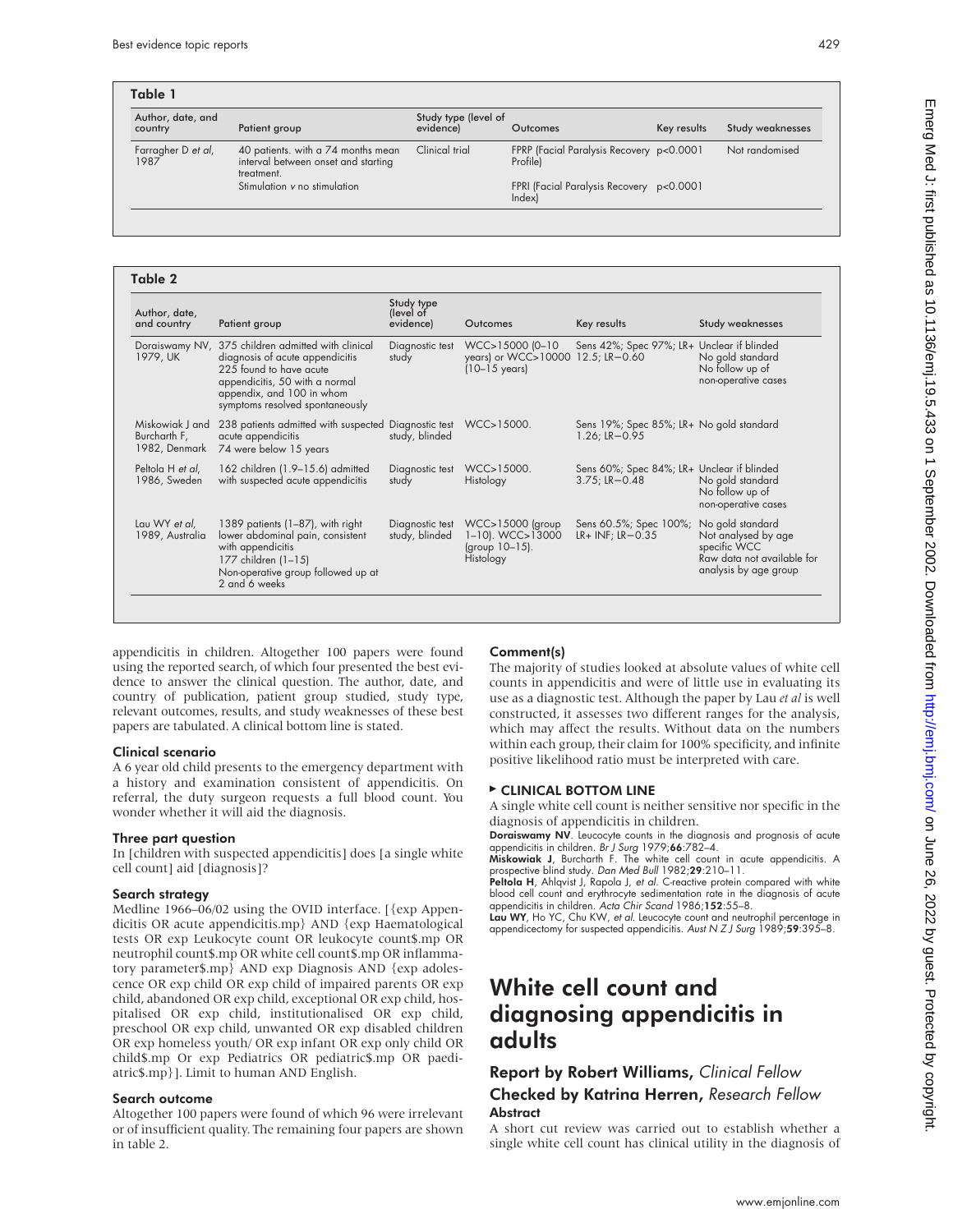| Author, date, and<br>country     | Patient group                                                                                                                                                      | Study type (level of<br>evidence)           | <b>Outcomes</b>        | Key results                                                                                     | Study weaknesses  |
|----------------------------------|--------------------------------------------------------------------------------------------------------------------------------------------------------------------|---------------------------------------------|------------------------|-------------------------------------------------------------------------------------------------|-------------------|
| Miskowiak J et al,               | 238 patients (>15) admitted with                                                                                                                                   | Diagnostic test study,                      | WCC>9000.              | Sens 84%; Spec 66%; LR+ No gold standard                                                        |                   |
| 1982, Denmark                    | suspected acute appendicitis                                                                                                                                       | blinded                                     | Histology              | $1.26$ ; LR-0.95                                                                                |                   |
| Lau WY et al, 1989,<br>Australia | 1389 patients (1-87), with right<br>lower abdominal pain, consistent<br>with appendicitis<br>769 aged 15-65<br>Non-operative group followed up at<br>2 and 6 weeks | Diagnostic test study,<br>blinded           | $15-65$ ). Histology   | WCC>10000 (group Sens 88%; Spec 76%; LR+ No gold standard<br>$3.7$ ; LR- $0.29$                 |                   |
| Dueholm S et al,<br>1989, USA    | 204 patients (15-45) admitted with<br>suspected acute appendicitis                                                                                                 | Diagnostic test study, WCC>11000<br>blinded | WCC>9000.<br>Histology | Sens 76%; Spec 74 %;<br>$LR+2.92$ ; $LR-0.32$<br>Sens 83%; Spec 50%; LR+<br>$1.66$ ; LR- $0.34$ | No gold standard  |
| Amland PF et al,                 | 110 patients (13-33) admitted with                                                                                                                                 | Diagnostic test study,                      | WCC>10000.             | Sens 68%; Spec 69%; LR+ No gold standard                                                        |                   |
| 1989, Sweden                     | suspected acute appendicitis                                                                                                                                       | blinded                                     | Histology              | $2.19$ ; LR-0.69                                                                                |                   |
| Andersson RE et al,              | 502 patients (10-86) admitted with                                                                                                                                 | Diagnostic test study                       | WCC>10000.             | Sens 78%; Spec 68%; LR+ No gold standard                                                        | Unblinded         |
| 1999, USA                        | suspected acute appendicitis                                                                                                                                       |                                             | Histology              | $2.44$ ; LR- $0.33$                                                                             | Includes children |

acute appendicitis in adults. Altogether 176 papers were found using the reported search, of which five presented the best evidence to answer the clinical question. The author, date, and country of publication, patient group studied, study type, relevant outcomes, results, and study weaknesses of these best papers are tabulated. A clinical bottom line is stated.

### Clinical scenario

A 24 year old man presents to the emergency department with a history and examination consistent with appendicitis. On referral, the duty surgeon requests a full blood count. You wonder whether it will aid the diagnosis.

### Three part question

In [adults with suspected appendicitis] does [a single white cell count] aid [diagnosis]?

### Search strategy

Medline 1966–06/02 using the OVID interface. [(exp Appendicitis OR acute appendicitis.mp) AND (exp Haematological tests OR exp Leukocyte count or leukocyte count\$.mp OR neutrophil count\$.mp OR white cell count\$.mp OR inflammatory parameter\$.mp or white blood count\$)]. Limit to human and English.

### Search outcome

Altogether 176 papers were found, of which 171 were irrelevant or of insufficient quality for inclusion. The remaining five papers are shown in table 3.

### Comment(s)

All the reviewed studies have the weakness of no gold standard diagnostic test against which to compare the nonoperative group. Only one study undertakes follow up of its non-operative group, with a single study formally recognising the fact that some abdominal pain, not requiring laparotomy, may have originated from the appendix. While all the studies seem to produce broad agreement as to the sensitivity and specificity of an isolated white cell count, they are not truly comparable because of the differing selection criteria of patients, age ranges, and clinical management. In addition there is a wide prevalence of disease between the groups.

### $\triangleright$  CLINICAL BOTTOM LINE

A single white cell count is neither sensitive nor specific in the diagnosis of appendicitis.

Miskowiak J, Burcharth F. The white cell count in acute appendicitis. A prospective blind study. Dan Med Bull 1982;29:210–11.

**Lau WY**, Ho YC, Chu KW, *et al.* Leucocyte count and neutrophil percentage in appendicectomy for suspected appendicitis. Aust N Z J Surg 1989;59:395–8. Dueholm S, Bagi P, Bul M. Labratory aid in the diagnosis of acute app

Amland PF, Skaane P, Ronningen H, et al. Ultrasonography and parameters of inflammation in acute appendicitis. A comparison with clinical findings.<br>*Acta* C*hir Scand* 1989;**155**:185–9.

Andersson RE, Hugander AP, Ghazi SH, et al. Diagnostic value of disease history, clinical presentation, and inflammatory parameters of appendicitis. World J Surg 1999;23:133–40.

# Serum amylase or lipase to diagnose pancreatitis in patients presenting with abdominal pain

# Report by John Butler, Specialist Registrar Checked by Kevin Mackway-Jones, Professor **Abstract**

A short cut review was carried out to establish whether serum amylase was better than serum lipase in the diagnosis of pancreatitis in patients presenting with abdominal pain. Altogether 320 papers were found using the reported search, of which seven presented the best evidence to answer the clinical question. The author, date, and country of publication, patient group studied, study type, relevant outcomes, results, and study weaknesses of these best papers are tabulated. A clinical bottom line is stated.

### Clinical scenario

A 45 year old woman attends the emergency department with a four hour history of acute onset of epigastric pain. She has a history of alcohol use. On examination you can elicit tenderness in the epigastrium but no peritonism. You are concerned that the patient may have pancreatitis. You wonder whether a serum lipase might be better than serum amylase as a diagnostic marker for pancreatitis in this patient.

### Three part question

In [patients with abdominal pain] is [a single serum lipase better than a serum amylase] as [a diagnostic marker of pancreatitis]?

### Search strategy

Medline 1966–06/02 and EMBASE using OVID interface. [{exp Abdominal pain/ OR abdominal pain.mp} OR {exp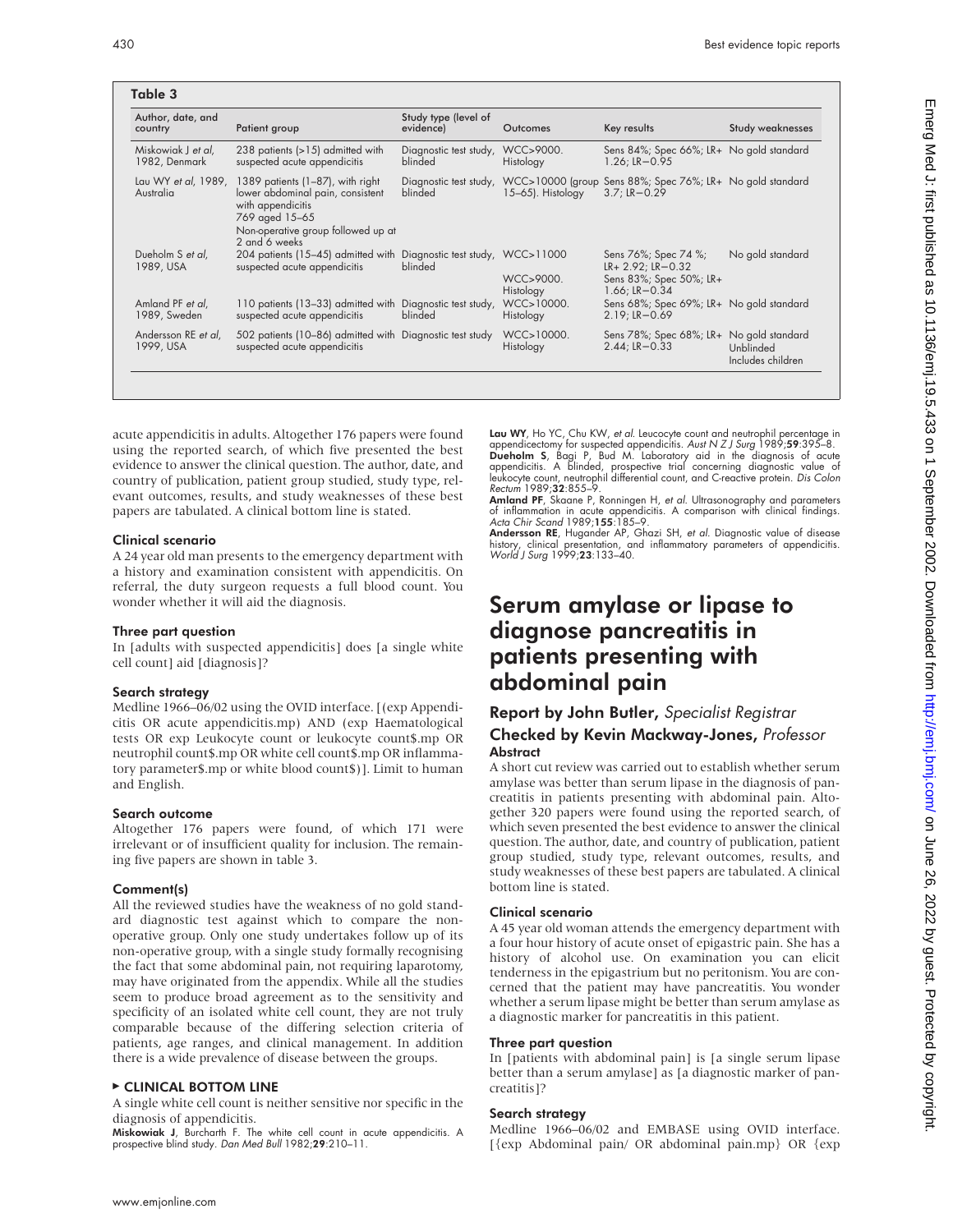| Author, date, and<br>country     | Patient group                                                                                                  | Study type (level of<br>evidence)                           | Outcomes                     | Key results                                                                                           | Study weaknesses              |
|----------------------------------|----------------------------------------------------------------------------------------------------------------|-------------------------------------------------------------|------------------------------|-------------------------------------------------------------------------------------------------------|-------------------------------|
| Steinberg WM et<br>al, 1985, USA | 166 patients with abdominal<br>pain. 39 cases with confirmed<br>pancreatitis v 127 Emergency                   | Diagnostic study                                            | Amylase upper limit          | Spec 89%. Sens 95%.                                                                                   | Different gold standards      |
|                                  |                                                                                                                |                                                             | Lipase upper limit           | Spec 99%. Sens 86%.                                                                                   | Selected patient groups       |
|                                  | dept attenders with abdominal<br>pain. Gold standard - CT                                                      |                                                             | Amylase best cut off         | Spec 99%. Sens 95%.                                                                                   |                               |
|                                  | findings, ultrasound or<br>laparotomy                                                                          |                                                             | Lipase best cut off          | Spec 99%. Sens 87%.                                                                                   |                               |
| Kasmierczak S et                 | 151 consecutive patients on<br>whom serum amylase or<br>lipase had been ordered                                | Diagnostic study                                            | Diagnosis of<br>pancreatitis | Similar ROC curves for<br>amylase and lipase.                                                         | No gold standard              |
| al, 1991, USA                    |                                                                                                                |                                                             |                              |                                                                                                       | Not all patients had test     |
| 1993, USA                        | Gumaste VV et al, 170 patients with abdominal<br>pain                                                          | Diagnostic study                                            | Amylase<br>Lipase            | Spec 99%. Sens 72%<br>Spec 99%. Sens 100%                                                             | No gold standard<br>Unblinded |
| Clave P et al,                   | 384 patients admitted with                                                                                     | Diagnostic study                                            | Diagnosis of                 | Area under ROC curve                                                                                  | No gold standard              |
| 1995, Spain                      | abdominal pain                                                                                                 |                                                             | pancreatitis                 | similar for serum amylase<br>and lipase,                                                              | Admitted patients             |
| Chase CW et al.<br>1996, USA     | 306 patients admitted with<br>abdominal pain                                                                   | Diagnostic study                                            | Amylase<br>Lipase            | Diagnostic efficiency 91%,<br>Diagnostic efficiency 94%                                               | No gold standard              |
| al, 1997, Finland                | Kemppainen EA et 500 consecutive patients with<br>abdominal pain attending                                     | Diagnostic study                                            | Lipase                       | Sens 94%, Spec 95%                                                                                    |                               |
|                                  | emergency departments in 2<br>centres                                                                          |                                                             | Amylase                      | Sens 85%, Spec 91%                                                                                    |                               |
| Keim V et al.<br>1998, Germany   | 253 patients with acute<br>abdominal pain<br>Gold standard was CT<br>scan/US scan of abdomen<br>abdominal pain | Diagnostic study<br>looking at serum<br>amylase and lipase. | Diagnosis of<br>pancreatitis | Amylase sensitivity of 95% at<br>0-1 days, lipase 100%.<br>ROC curve slightly superior<br>for lipase. |                               |

Pancreatitis/ OR exp Pancreatitis, Acute Necrotizing OR exp pancreatitis, alcoholic/ OR pancreatitis.mp} AND {exp Amylases OR amylase.mp} AND {exp Lipase OR lipase.mp} AND exp Diagnosis OR diagnosis.mp] LIMIT to human AND English.

### Search outcome

Altogether 320 papers were found in total of which 313 were irrelevant or of insufficient quality for inclusion. The remaining seven papers are shown in table 4.

### Comment(s)

Concern has been expressed about the use of serum amylase to diagnose pancreatitis. Hyperamylasaemia has been reported in numerous abdominal conditions that can be confused with pancreatitis. Acute pancreatitis has also been reported in patients with a normal amylase. The studies mentioned suggest that serum amylase and lipase both have high levels of sensitivity and specifictiy for pancreatitis, although few studies looked directly at patients attending the emergency department with abdominal pain. On the whole comparative studies show serum lipase to be slightly superior to amylase as a diagnostic marker when used to rule in or out pancreatitis. Further work is needed to look at diagnostic assays in patients attending the emergency department with abdominal pain.

### $\triangleright$  CLINICAL BOTTOM LINE

Serum amylase and lipase are high sensitivity and specific diagnostic markers of acute pancreatitis. Some studies suggest serum lipase is better.

Steinberg WM, Goldstein SS, Davis ND, et al. Diagnostic assays in acute pancreatitis. A study of sensitivity and specificity. Ann Intern Med 1985;102:576–80.

Kazmierczak SC, Van Lente F, Hodges ED. Diagnostic and prognostic utility of phospholipase A activity in patients with acute pancreatitis: comparison<br>with amylase and lipase. Cli*n* Chem 1991;**37**:356–60.

Gumaste VV, Roditis N, Mehta D, et al. Serum lipase levels in nonpancreatic abdominal pain versus acute pancreatitis. Am J Gastroenterol 1993;88:2051-

5.<br>**Clave P**, Guillaumes S, Blanco I, et al. Amylase, lipase, pancreatic isoamylase, and phospholipase A in diagnosis of acute pancreatitis. Clin Chem 1995:41:1129-34.

Chase CW, Barker DE, Russell WL, et al. Serum amylase and lipase in the evaluation of acute abdominal pain. A*m Surg* 1996;**62**:1028–33.<br>**Kemppainen EA**, Hedstrom JI, Puolakkainen PA, *et al*. Rapid measurement of urinary trypsinogen-2 as a screening test for acute pancreatitis. N Engl J Med

1997;336:1788–93.<br>Keim V, Teich N, Fielder F, et al. A comparison of lipase and amylase in the **Keim V**, Teich N, Fielder F, *et al*. A comparison of lipase and amylase in the<br>diagnosis of acute pancreatitis in patients with abdominal pain. *Pancreas*<br>1998;**16**:45–9.

# Management of acute ethylene glycol poisoning

# Report by Paul Wallman, Specialist Registrar Checked by Kerstin Hogg, Clinical Research Fellow

### **Abstract**

A short cut review was carried out to establish whether methylpyrazole is better than ethanol and/or haemodialysis in the treatment of ethylene glycol poisoning. Altogether 524 papers were found using the reported search, of which none presented any evidence to answer the clinical question. Two papers reported relevant case series. The author, date, and country of publication, patient group studied, study type, relevant outcomes, results, and study weaknesses of these papers are tabulated.

### Clinical scenario

A 29 year old man attends the emergency department having ingested an unknown quantity of car anti-freeze liquid. His airway, breathing, and circulation are satisfactory. He is normoglycaemic. He appears intoxicated, has a depressed level of consciousness with no evidence of injury. You have heard that there is a new treatment available and wonder whether this (methylpyrazole) is better than the standard approach of ethanol and/or haemodialysis.

### Three part question

In [patients poisoned with ethylene glycol] is [methylpyrazole better than ethanol with or without haemodialysis] at [preserving renal function and reducing mortality]?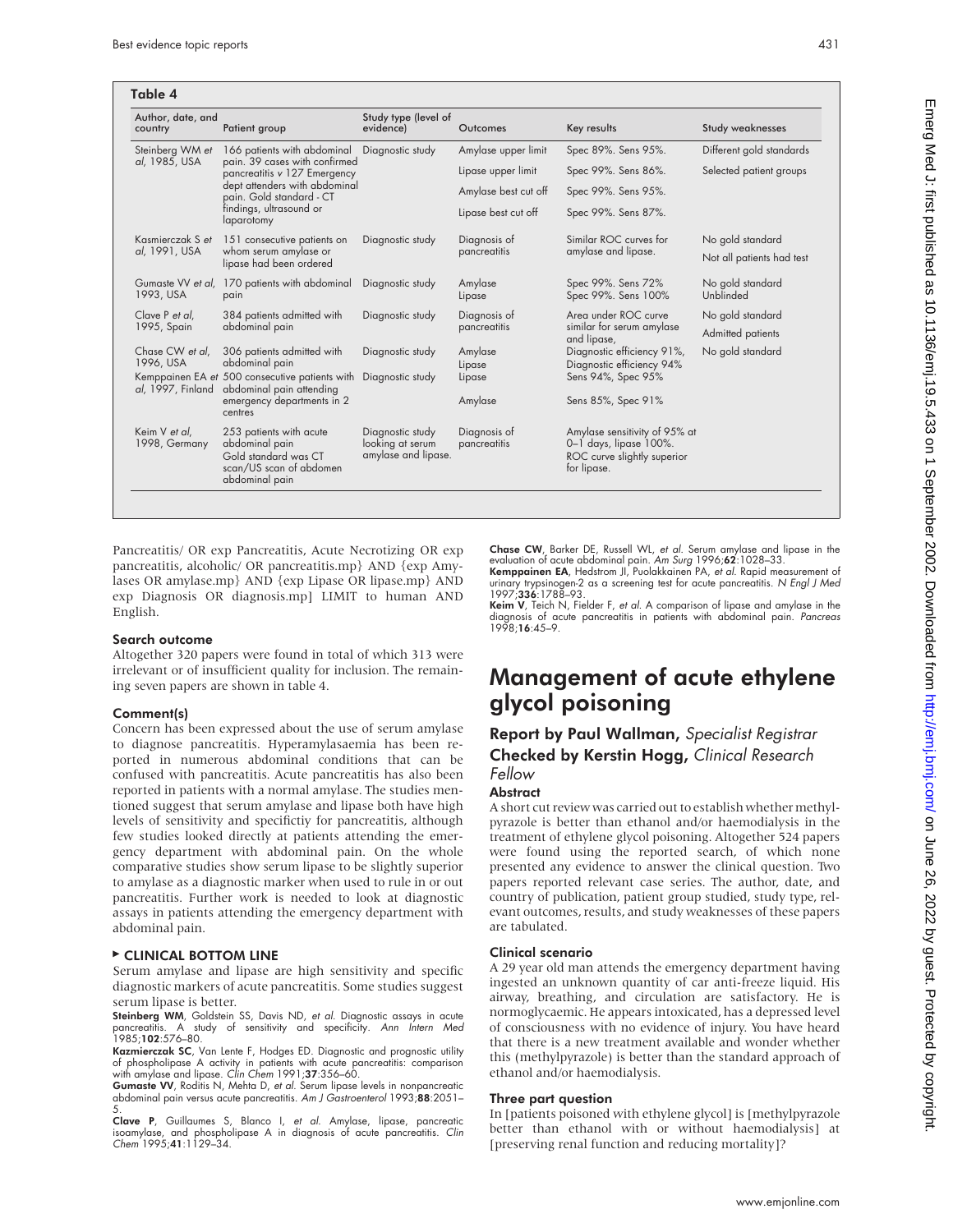| Author, date,<br>and country        | Patient group                                                                                                                 | Study type (level<br>of evidence) | Outcomes                                                                               | Key results                                                                                                                                                                                                      | Study weaknesses                                                                                                                             |
|-------------------------------------|-------------------------------------------------------------------------------------------------------------------------------|-----------------------------------|----------------------------------------------------------------------------------------|------------------------------------------------------------------------------------------------------------------------------------------------------------------------------------------------------------------|----------------------------------------------------------------------------------------------------------------------------------------------|
| Borron SW et<br>al, 1999,<br>France | 38 acute poisonings of<br>which 11 patients had<br>plasma ethylene glycol<br>concentrations of 0.20 g/l<br>or more.           | Prospective<br>observational      | Death<br>Serum creatinine                                                              | 1/38 patients died<br>0/7 patients who had a normal<br>renal function at presentation<br>had no further deterioration in<br>serum creatinine                                                                     | Simple case series- all patients<br>received fomepizole, no controls<br>Details regarding patient<br>demographics and outcomes<br>inadequate |
|                                     |                                                                                                                               |                                   | Side effects from<br>fomepizole                                                        | 4/38 experienced                                                                                                                                                                                                 | No account taken of<br>confounding alcohol ingestion                                                                                         |
| Brent J et al,<br>1999, USA         | 23 acute poisonings of<br>which 19 met inclusion<br>criteria including a plasma<br>ethylene glycol<br>concentration of >20 mg | Prospective<br>observational      | Death<br>Serum creatinine                                                              | 1/19 patients died<br>17/19 underwent haemodialysis metabolic progress of patients<br>as per study protocol, 3/19 had All patients received fomepizole<br>an increased serum creatinine at<br>last study reading | Simple case series studying the<br>- no controls<br>Authors cannot conclude that                                                             |
| per decilitre                       |                                                                                                                               | Ethylene glycol<br>metabolites    | All patients demonstrated<br>progressive reduction in blood<br>glycolate concentration | fomepizole is safe and effective                                                                                                                                                                                 |                                                                                                                                              |
|                                     |                                                                                                                               |                                   | Cranial neuropathies                                                                   | $0/19$ patients                                                                                                                                                                                                  |                                                                                                                                              |
|                                     |                                                                                                                               |                                   | Side effects                                                                           | 2 patients had seizures, 2<br>patients experienced headaches,<br>2 patients became bradycardic                                                                                                                   |                                                                                                                                              |

## Search strategy

Medline 1966–06/02 using the OVID interface. (exp Ethylene Glycol/ or ethylene glycol.mp OR ethylene.mp OR antifreeze.mp OR antifreeze.mp) AND (exp ethanol or ethanol.mp OR exp Renal Dialysis/ or haemodialysis.mp OR exp pyrazoles or pyrazoles.mp OR fomepizole.mp OR methylpyrazole.mp OR exp antidotes OR antidote\$.mp OR pyrazol\$.mp) LIMIT to human AND English.

### Search outcome

Altogether 524 papers were found of which only two looked at newer treatments and none were comparative. These two papers are shown in table 5.

### Comment(s)

Ethylene glycol poisoning is not common and small number studies are justified. The studies shown above are observational rather than randomised trials with established practice. Furthermore in the second study 17 of 19 patients underwent haemodialysis as well as receiving fomepizole. A satisfactory randomised trial with fomepizole and "non-fomepizole" arms is needed. Both the studies shown above were supported by grants from the manufacturers of fomepizole (Antizol).

### $\triangleright$  CLINICAL BOTTOM LINE

There is no evidence comparing the effectiveness of haemodialysis, ethanol, or fomepizole in treating ethylene glycol poisoning. Local guidance should be followed.

Borron SW, Megarbane B, Baud FJ. Fomepizole in treatment of uncomplicated ethylene glycol poisoning*. Lancet* 1999;3**54**:831.<br>**Brent J,** McMartin K, Phillips S, *et al.* Fomepizole for the treatment of ethylene

glycol poisoning. N Engl J Med 1999;340:832-8.

# Bed rest after lumbar puncture

# Report by Stewart Teece, Clinical Research Fellow

### Checked by Ian Crawford, Research Fellow **Abstract**

A short cut review was carried out to establish whether a period of bed rest reduces the incidence of headache or other complications in patients undergoing diagnostic lumbar puncture. Altogether 85 papers were found using the reported search, of which five presented the best evidence to answer the clinical question. The author, date, and country of publication,

patient group studied, study type, relevant outcomes, results, and study weaknesses of these best papers are tabulated. A clinical bottom line is stated.

### Clinical scenario

A 27 year old woman attends the emergency department with a two day history of headache with mild neck stiffness. She appears otherwise well. Her CT scan is normal and you feel that if a lumbar puncture is normal she can be discharged. The duty physician advises you that the patient will require four hours bed rest after the lumbar puncture. The duty anaesthetist overhears and says that the patient will be able to go home immediately. You wonder if either of them is right.

### Three part question

In [patients undergoing diagnostic lumbar puncture] does [a period of bed rest] reduce [the incidence of headache or other complications].

### Search strategy

Medline 1966 to 06/02 using the Ovid Interface. {[exp spinal puncture OR (spinal adj5 tap).af OR (spinal adj5 puncture).af OR (spinal adj5 injection).af OR (lumbar adj5 tap).af OR (lumbar adj5 puncture).af OR (lumbar adj5 injection).af OR (dural adj5 tap).af OR (dural adj5 puncture).af OR (dural adj5 injection).af] AND [exp posture OR posture.af OR supine.af OR flat.af OR immobilis\$.af OR recumben\$.af OR (bed adj5 rest).af] AND [exp headache OR exp headache disorders OR headache.af]} LIMIT to human AND English Language.

### Search outcome

Altogether 85 papers were found five of which were relevant to the three part question. These are shown in table 6.

### Comment(s)

Most of the papers have found no statistical significance between the two groups. A rough calculation based on the data available shows that ambulant patients developed headache 31.7% (95% CI 27.4 to 36.1) of the time while those having bed rest suffered from this symptom 35.8% (95% CI 31.3 to 40.3) of the time. The confidence intervals overlap. Any difference between the two groups is likely to be so small that the sample size necessary to reveal it would be huge. The studies excluded patients with preceding headache. However, the question posed is about a patient undergoing a lumbar puncture to aid in the diagnosis of headache. A study by Kuntz *et al*\* has shown a 21% higher incidence of post lumbar puncture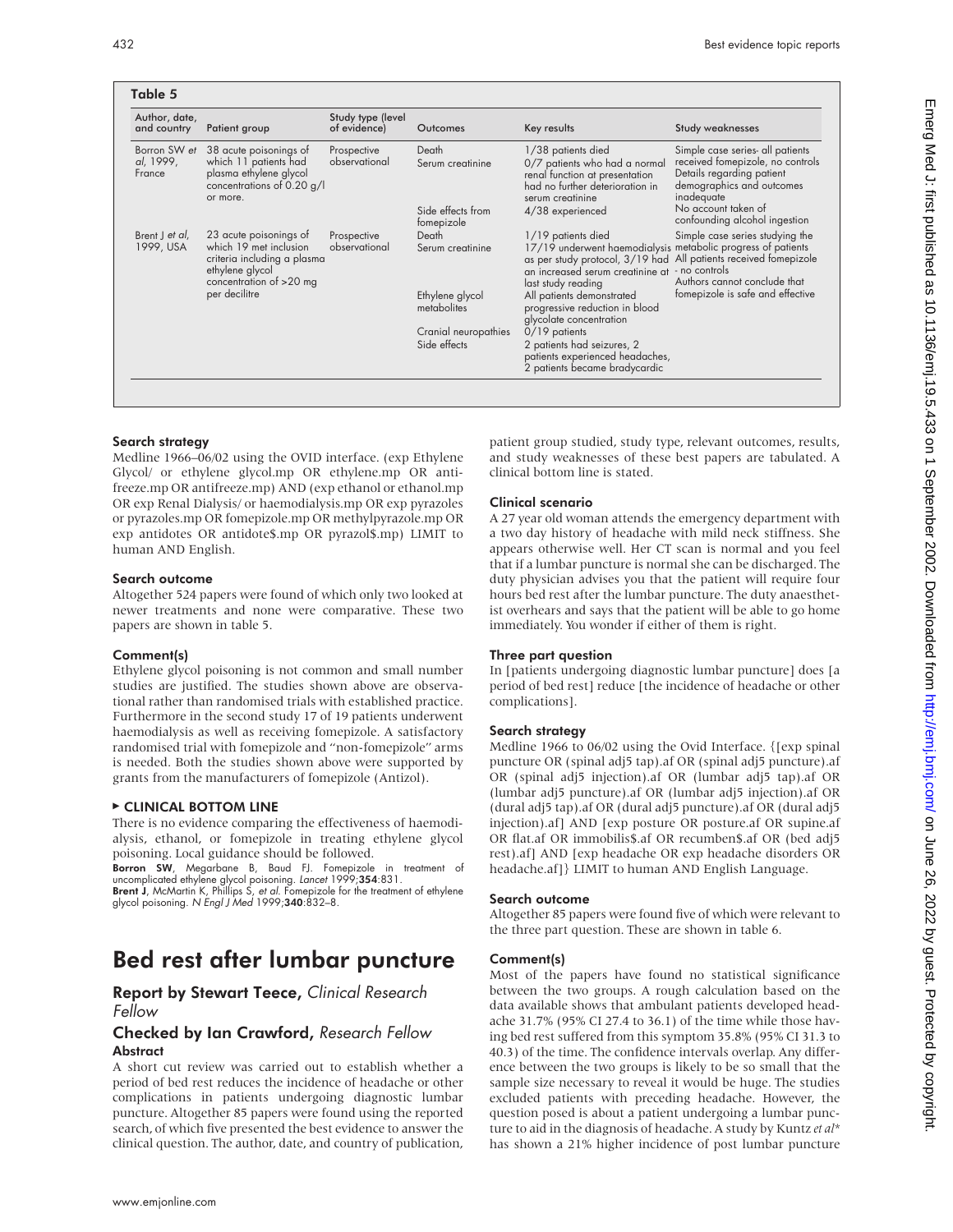| Author, date, and<br>country                                                                 | Patient group                                                                                                                                          | Study type (level of<br>evidence)                | Outcomes                          | Key results                                                                                     | Study weaknesses                                                                                                                                                                 |
|----------------------------------------------------------------------------------------------|--------------------------------------------------------------------------------------------------------------------------------------------------------|--------------------------------------------------|-----------------------------------|-------------------------------------------------------------------------------------------------|----------------------------------------------------------------------------------------------------------------------------------------------------------------------------------|
| Carbaat PA and<br>van Crevel H,                                                              | 100 neurological patients<br>undergoing LP all done by same<br>1981, Netherlands investigator with 18G needle.<br>50 ambulant, 50-24 hour bed<br>rest. | Controlled trial                                 | Incidence of<br>headache          | ambulant-38% bed<br>rest- 36% (NS)                                                              | p not stated small numbers                                                                                                                                                       |
| Dieterich M and<br>Brandt T, 1985,                                                           | 160 patients undergoing LP for ? Controlled trial<br>MS. 78 with 30 minute prone                                                                       |                                                  | Incidence of<br>headache          | ambulant 41% head<br>down tilt $44%$                                                            | Statistical significance not<br>assessed. Patients with prior                                                                                                                    |
| Germany                                                                                      | with head down tilt, 82<br>immediately ambulant. 20G and<br>22G needles used                                                                           | Headache described ambulant 18% head<br>as above | down tilt $14%$                   | headache excluded. Substudy of<br>needle size may complicate<br>results. Difficult LP excluded. |                                                                                                                                                                                  |
| 150 men 150 women for<br>Vilming ST et al,<br>neurological investigation. 75<br>1988, Norway | <b>PRCT</b>                                                                                                                                            | Headache                                         | ambulant 35% bed<br>rest 39% (NS) | Significance headache<br>calculated but not stated.                                             |                                                                                                                                                                                  |
|                                                                                              | men and 75 women ambulant.<br>Remainder 3 h prone then 3 h<br>supine. All 22G using needle.                                                            |                                                  | Nausea                            | ambulant 23% bed<br>rest 13% (p<0.05)                                                           | Patients with preceding<br>headache excluded.                                                                                                                                    |
| Spriggs DA et al,<br>1992, UK                                                                | 110 patients undergoing<br>diagnostic LP. 54 ambulant 56<br>bed rest for 4 hours                                                                       | <b>PRCT</b>                                      | Incidence of<br>headache          | Ambulant 32% Bed<br>rest 31% (NS)                                                               | Statistical significance assessed<br>but not given. Small<br>discrepancies between two<br>groups for needle size and<br>operator experience. Patients<br>with headache excluded. |
| Vimala J et al,<br>stated but ? India                                                        | 204 patients undergoing<br>1998, Country not diagnostic LP. 100 ambulant<br>$10424$ hour bed rest.                                                     | <b>PRCT</b>                                      | Incidence of<br>headache          | ambulant 15% (95%<br>CI 12 to 22%) bed<br>rest 18% (95% CI 8<br>to $22\%$                       | Randomisation method unclear<br>but possibly highly flawed.<br>Discrepancies in needle size and<br>operator experience.                                                          |
|                                                                                              |                                                                                                                                                        |                                                  | Headache<br>considered severe     | Ambulant 57% Bed<br>rest 12% (p=0.02)                                                           |                                                                                                                                                                                  |

symptoms in those with preceding headache. A further study is therefore required to assess the question in patients with pre-existing headache.

### $\triangleright$  CLINICAL BOTTOM LINE

Bed rest does not decrease the incidence of post lumbar puncture headache.

Carbaat PA, van Crevel H. Lumbar puncture headache: controlled study on the preventive effect of 24 hours' bed rest. Lancet 1981;ii:1133-6. Dieterich M, Brandt T. Is obligatory bed rest after lumbar puncture obsolete?

Eur Arch Psychiatr Neurol Sci 1985;235;71–5.

Vilming ST, Schrader H, Monstad I. Post lumbar-puncture headache: the significance of body posture. A controlled study of 300 patients. Cephalalgia 1998;8:75–8.

**Spriggs DA**, Burn DJ, French J, *et al.* Is bed rest useful after diagnostic lumbar<br>puncture? *Postgrad Med J* 1992;**68**:581–3.<br>**Vimala J**, Peter JV, Jeyaseelan L, *et al.* Post lumbar puncture headache: Is bed

rest essential? J Assoc Physicians India 1998;46:930–2. \*Kuntz KM, Kokmen E, Stevens JC, et al. Post lumbar puncture headaches:

experience in 501 consecutive procedures. Neurology 1992;42:1884.

# Difficult intubation, the bougie and the stylet

## Report by Ian Jones, Registered Paramedic

# Checked by Katherine Roberts, Research officer

### **Abstract**

A short cut review was carried out to establish whether a gum elastic bougie is more effective than a stylet at improving the success rate in difficult intubation. Altogether 32 papers were found using the reported search, of which one presented the best evidence to answer the clinical question. The author, date, and country of publication, patient group studied, study type, relevant outcomes, results, and study weaknesses of this best paper are tabulated. A clinical bottom line is stated.

### Clinical scenario

A paramedic ambulance is dispatched to a 36 year old woman who has fallen from a horse. On arrival the rider is not wearing a helmet, is unconscious, and has laboured diaphragmatic

breathing. A cervical spine injury is suspected and orotracheal intubation is indicated because of the reduced respiratory effort, possible head injury, and the long transport time to the nearest emergency department. The patient has a grade 3 laryngoscopic view (Cormack and Lehane). You wonder whether intubation would be made easier if you had a gum elastic bougie or stylet.

## Three part question

In a [restricted view intubation] is the [gum elastic bougie more effective than a stylet] at [improving the intubation success rate]?

### Search strategy

Medline and HealthStar 1966–06/02 using the OVID interface. [{exp intubation, intratracheal OR intubat\$.mp OR intubation\$.mp OR exp intubation OR exp laryngoscopy OR laryngospcopy.mp} AND {introducer.mp OR bougie\$.mp OR gum elastic.mp OR stylet\$.mp}] LIMIT to human AND English.

### Search outcome

Altogether 334 papers found of which one was relevant. This is shown in table 7.

### Comment(s)

The use of simulated views is less than ideal. Despite this drawback the results clearly answer the question posed. A further study comparing the bougie, the lighted and unlighted stylet in both grade 3 and grade 4 views would be useful.

### $\triangleright$  CLINICAL BOTTOM LINE

The gum elastic bougie is superior to the stylet at increasing the intubation success rate, when tested on simulated grade 3 views.

Gataure PS, Vaughan RS, Latto IP Simulated difficult intubation. Comparison of the gum elastic bougie and the stylet. Anaesthesia 1996;51:935–8.